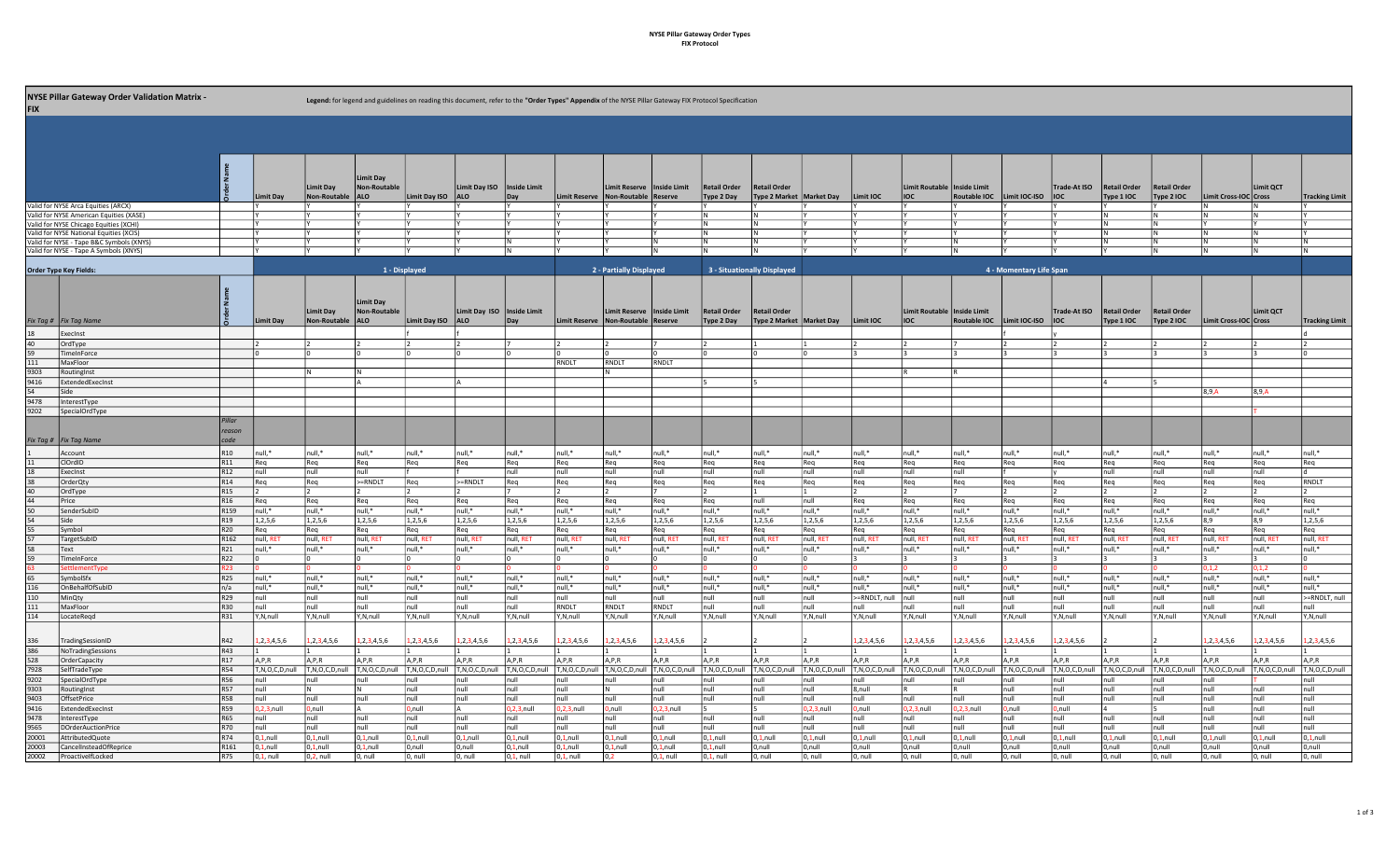## NYSE Pillar Gateway Order Types FIX Protocol

|              | NYSE Pillar Gateway Order Validation Matrix -                                     |                         |                                               |                        |                                  |                                       |                                        |                                        |               |                                 |                                       |                                  |                        |                        |                         |                                |                                               |                              |                                          |                                       |                               |                                       |                              |
|--------------|-----------------------------------------------------------------------------------|-------------------------|-----------------------------------------------|------------------------|----------------------------------|---------------------------------------|----------------------------------------|----------------------------------------|---------------|---------------------------------|---------------------------------------|----------------------------------|------------------------|------------------------|-------------------------|--------------------------------|-----------------------------------------------|------------------------------|------------------------------------------|---------------------------------------|-------------------------------|---------------------------------------|------------------------------|
| <b>EIX</b>   |                                                                                   |                         |                                               |                        |                                  |                                       |                                        |                                        |               |                                 |                                       |                                  |                        |                        |                         |                                |                                               |                              |                                          |                                       |                               |                                       |                              |
|              |                                                                                   |                         |                                               |                        |                                  |                                       |                                        |                                        |               |                                 |                                       |                                  |                        |                        |                         |                                |                                               |                              |                                          |                                       |                               |                                       |                              |
|              |                                                                                   |                         |                                               |                        |                                  |                                       |                                        |                                        |               |                                 |                                       |                                  |                        |                        |                         |                                |                                               |                              |                                          |                                       |                               |                                       |                              |
|              |                                                                                   |                         |                                               |                        |                                  |                                       |                                        |                                        |               |                                 |                                       |                                  |                        |                        |                         |                                |                                               |                              |                                          |                                       |                               |                                       |                              |
|              |                                                                                   |                         |                                               |                        |                                  |                                       |                                        | Dark/Non-                              |               |                                 |                                       |                                  |                        |                        |                         |                                |                                               |                              |                                          |                                       |                               |                                       |                              |
|              |                                                                                   |                         | Limit-Non Displayed Improvement               | <b>Retail Price</b>    | <b>Market Peg</b><br>Contra Side | <b>Primary Peg</b><br>(Same Side      | Discretionary                          | <b>Displayed</b><br><b>Primary Peg</b> |               | Last Sale Peg                   | Midpoint                              | Midpoint<br><b>Liquidity IOC</b> |                        |                        | <b>Market on</b>        | <b>Limit on Open</b>           | <b>Issuer Direct</b>                          | Imbalance                    | Imbalance                                | Market on                             | Limit on Close   Q            | Market Maker   Primary Open           | <b>Only Market</b>           |
|              |                                                                                   |                         | (PL order)                                    | (RPI)/PL RPI           | Peg)                             | Peg)                                  | Peg Order (DPO) (DPP)                  |                                        | Last Sale Peg | Reserve                         | Liquidity (MPL) $ (MPLIOC) $          |                                  | MPL ALO                | MPL RPI                | Open (MOO)              | (LOO)                          | Offering (IDO) Offset                         |                              | Offset on Close Close (MOC)              |                                       | (LOC)                         | $(Q$ Order)                           | (POO)                        |
|              | alid for NYSE Arca Equities (ARCX)                                                |                         |                                               |                        |                                  |                                       |                                        |                                        |               |                                 |                                       |                                  |                        |                        |                         |                                |                                               |                              |                                          |                                       |                               |                                       |                              |
|              | Valid for NYSE American Equities (XASE)<br>Valid for NYSE Chicago Equities (XCHI) |                         |                                               | N<br>l N               |                                  |                                       |                                        |                                        |               |                                 |                                       |                                  |                        |                        |                         |                                |                                               |                              | ΙN                                       |                                       |                               |                                       |                              |
|              | Valid for NYSE National Equities (XCIS)                                           |                         |                                               | lΝ                     |                                  |                                       |                                        |                                        |               |                                 |                                       |                                  |                        |                        |                         |                                |                                               |                              |                                          |                                       |                               |                                       |                              |
|              | alid for NYSE - Tape B&C Symbols (XNYS)                                           |                         |                                               |                        |                                  |                                       |                                        |                                        |               |                                 |                                       |                                  |                        |                        |                         |                                |                                               |                              |                                          |                                       |                               |                                       |                              |
|              | Valid for NYSE - Tape A Symbols (XNYS)                                            |                         |                                               |                        |                                  |                                       |                                        |                                        |               |                                 |                                       |                                  |                        |                        |                         |                                |                                               |                              |                                          |                                       |                               | 8 - Market                            |                              |
|              | <b>Order Type Key Fields:</b>                                                     |                         | 5 - Undisplayed                               |                        |                                  |                                       |                                        |                                        | 6 - Pegged    |                                 |                                       |                                  |                        |                        |                         |                                |                                               | 7 - Opening/Re-opening/Close |                                          |                                       |                               | <b>Making</b>                         |                              |
|              |                                                                                   |                         |                                               |                        |                                  |                                       |                                        |                                        |               |                                 |                                       |                                  |                        |                        |                         |                                |                                               |                              |                                          |                                       |                               |                                       |                              |
|              |                                                                                   |                         |                                               |                        |                                  |                                       |                                        | Dark/Non-                              |               |                                 |                                       |                                  |                        |                        |                         |                                |                                               |                              |                                          |                                       |                               |                                       |                              |
|              |                                                                                   |                         |                                               | <b>Retail Price</b>    | <b>Market Peg</b>                | <b>Primary Peg</b>                    |                                        | Displayed                              |               |                                 |                                       | Midpoint                         |                        |                        |                         |                                |                                               |                              |                                          |                                       |                               | Market Maker   Primary Open           |                              |
|              | Fix Tag #   Fix Tag Name                                                          |                         | Limit-Non Displayed Improvement<br>(PL order) | (RPI)/PL RPI           | (Contra Side<br>Peg)             | (Same Side<br>Peg)                    | Discretionary<br>Peg Order (DPO) (DPP) | <b>Primary Peg</b>                     | Last Sale Peg | Last Sale Peg<br><b>Reserve</b> | Midpoint<br>Liquidity (MPL) (MPL IOC) | <b>Liquidity IOC</b>             | <b>MPL ALO</b>         | MPL RPI                | Market on<br>Open (MOO) | <b>Limit on Open</b><br> (LOO) | <b>Issuer Direct</b><br>Offering (IDO) Offset | Imbalance                    | Imbalance<br>Offset on Close Close (MOC) | Market on                             | Limit on Close $ Q $<br>(LOC) | $(Q$ Order)                           | <b>Only Market</b><br> (POO) |
|              | ExecInst                                                                          |                         |                                               |                        |                                  |                                       |                                        |                                        |               |                                 |                                       |                                  |                        |                        |                         |                                |                                               |                              |                                          |                                       |                               |                                       |                              |
|              | OrdType                                                                           |                         |                                               | 12                     |                                  |                                       |                                        |                                        |               |                                 |                                       |                                  |                        |                        |                         |                                |                                               |                              |                                          |                                       |                               |                                       |                              |
|              | TimeInForce                                                                       |                         |                                               |                        |                                  |                                       |                                        |                                        |               |                                 |                                       |                                  |                        |                        |                         |                                |                                               |                              |                                          |                                       |                               |                                       |                              |
| 111<br>9303  | MaxFloor<br>RoutingInst                                                           |                         |                                               |                        |                                  |                                       |                                        |                                        |               | RNDLT                           |                                       |                                  |                        |                        |                         |                                |                                               |                              |                                          |                                       |                               |                                       |                              |
| 416          | ExtendedExecInst                                                                  |                         |                                               |                        |                                  |                                       |                                        |                                        |               |                                 |                                       |                                  |                        |                        |                         |                                |                                               |                              |                                          |                                       |                               |                                       |                              |
|              | Side                                                                              |                         |                                               |                        |                                  |                                       |                                        |                                        |               |                                 |                                       |                                  |                        |                        |                         |                                |                                               |                              |                                          |                                       |                               |                                       |                              |
| 9478         | InterestType                                                                      |                         |                                               |                        |                                  |                                       |                                        |                                        |               |                                 |                                       |                                  |                        |                        |                         |                                |                                               |                              |                                          |                                       |                               | חו                                    |                              |
| 9202         | SpecialOrdType                                                                    | Pillar                  |                                               |                        |                                  |                                       |                                        |                                        |               |                                 |                                       |                                  |                        |                        |                         |                                |                                               |                              |                                          |                                       |                               |                                       |                              |
|              |                                                                                   | reason                  |                                               |                        |                                  |                                       |                                        |                                        |               |                                 |                                       |                                  |                        |                        |                         |                                |                                               |                              |                                          |                                       |                               |                                       |                              |
|              | Fix Tag #   Fix Tag Name                                                          | code                    |                                               |                        |                                  |                                       |                                        |                                        |               |                                 |                                       |                                  |                        |                        |                         |                                |                                               |                              |                                          |                                       |                               |                                       |                              |
|              | Account                                                                           | R10                     | null,*                                        | null,*                 | null,*                           | null,*                                | null,*                                 | null,*                                 | null,*        | null,*                          | null,*                                | null,*                           | null,*                 | null,*                 | null,*                  | null,*                         | null,*                                        | null,*                       | null,*                                   | null,*                                | null,*                        | null,*                                | null,*                       |
|              | ClOrdID                                                                           | R11                     | Req                                           | Req                    | Req                              | Req                                   | Req                                    | Req                                    | Req           | Req                             | Req                                   | Req<br>٨л                        | Req<br>M               | Req<br>M               | Req                     | Req                            | Req                                           | Req                          | Req                                      | Req                                   | Req                           | Req                                   | Req                          |
|              | ExecInst<br>OrderQty                                                              | R <sub>12</sub><br>R14  | lΝ<br>Req                                     | IN.<br>Req             | Req                              | >=RNDLT                               | Req                                    | Req                                    | Req           | Req                             | l M<br>Req                            | >=RNDLT                          | Req                    | Req                    | null<br>Req             | null<br>Req                    | null<br>Req                                   | null<br>Req                  | null<br>Req                              | null<br>Req                           | null<br>Req                   | null<br>>=RNDLT                       | null<br>Req                  |
|              | OrdType                                                                           | R <sub>15</sub>         |                                               | 12                     |                                  |                                       |                                        |                                        |               |                                 |                                       |                                  |                        |                        |                         |                                |                                               |                              |                                          |                                       |                               |                                       |                              |
|              | Price                                                                             | R16                     | l Rea                                         | Reg                    | Req                              | Req                                   | Rea                                    | Req                                    | Req           | Reg                             | Reg                                   | Req                              | Req                    | Reg                    | null                    | Req                            | Req                                           | Reg                          | Req                                      | null                                  | Req                           | Reg                                   | Inull                        |
|              | SenderSubID<br>Side                                                               | R <sub>159</sub><br>R19 | null,*<br>1,2,5,6                             | null,*<br>1,2,5,6      | null,*<br>1, 2, 5, 6             | null,*<br>1,2,5,6                     | null,*<br>1, 2, 5, 6                   | null,*<br>1,2,5,6                      | null,*        | null,*                          | null,*<br>1,2,5,6                     | null,*<br>1,2,5,6                | null,*<br>1,2,5,6      | null,*<br>1,2,5,6      | null,*<br>1,2,5,6       | null,*<br>1,2,5,6              | null,*                                        | null,*<br>1,2,5,6            | null,*<br>1,2,5,6                        | null,*<br>1,2,5,6                     | null,*<br>1,2,5,6             | Req<br>1,2,5,6                        | null,*<br>1,2,5,6            |
|              | Symbol                                                                            | R20                     | Reg                                           | Req                    | Req                              | Req                                   | Req                                    | Req                                    | Req           | Reg                             | Req                                   | Req                              | Req                    | Reg                    | Req                     | Req                            | Req                                           | Req                          | Req                                      | Req                                   | Req                           | Reg                                   | Req                          |
|              | TargetSubID                                                                       | R <sub>162</sub>        | null, RET                                     | null, RET              | null, RE                         | null, RET                             | null, RET                              | null, RET                              | null, RET     | null, RET                       | null, RET                             | null, RET                        | null, RET              | null, RET              | null, RET               | null, RE                       | null, RET                                     | null, RET                    | null, RET                                | null, RET                             | null, RET                     | null, RET                             | null, RET                    |
|              | Text<br>TimeInForce                                                               | R21<br>R22              | null,*                                        | null,*<br>I٥           | null,*                           | null,*                                | null,*                                 | null,*                                 | null,*        | null,*                          | null,*                                | null,*                           | null,*                 | null,*                 | null,*                  | null,*                         | null,*                                        | null,*                       | null,*                                   | null,*                                | null,*                        | null,*                                | null,*                       |
|              | SettlementTvp                                                                     | R <sub>23</sub>         |                                               |                        |                                  |                                       |                                        |                                        |               |                                 |                                       |                                  |                        |                        |                         |                                |                                               |                              |                                          |                                       |                               |                                       |                              |
|              | SymbolSfx                                                                         | R25                     | l null.'                                      | null,*                 | null.*                           | null,*                                | null,*                                 | null,*                                 | null,*        | null,*                          | null,*                                | null,*                           | null,*                 | null,*                 | Inull.*                 | null.*                         | null,*                                        | null,*                       | null,*                                   | null.*                                | null,*                        | null.*                                | Inull.*                      |
| 16           | <b>OnBehalfOfSubID</b>                                                            | n/a                     | null,*                                        | null,*                 | null,*                           | null,*                                | null,*                                 | null,*                                 | null,*        | null,*                          | null,*                                | null,*                           | null,*                 | null,*                 | null,*                  | null,*                         | null,*                                        | null,*                       | null,*                                   | null,*                                | null,*                        | null,*                                | null,*                       |
| 10<br>111    | MinQty<br>MaxFloor                                                                | R29<br>R30              | >=RNDLT, null<br>Inull                        | null<br>null           | null<br>null                     | null<br>RNDLT, null                   | >=RNDLT, null<br>null                  | >=RNDLT, null null<br>null             | null          | null<br>RNDLT                   | >=RNDLT, null<br>null                 | >=RNDLT, null<br>null            | >=RNDLT, null<br>null  | >=RNDLT, null<br>null  | null<br>l null          | null<br>null                   | null<br>null                                  | null<br>null                 | null<br>null                             | null<br>null                          | null<br>null                  | null<br>null                          | null<br>null                 |
| 114          | LocateRegd                                                                        | R31                     | Y,N,null                                      | Y,N,null               | Y,N,null                         | Y,N,null                              | Y,N,null                               | Y.N.null                               | Y,N,null      | Y,N,null                        | Y,N,null                              | Y,N,null                         | Y,N,null               | Y,N,null               | Y,N,null                | Y,N,null                       | Y,N,null                                      | Y,N,null                     | Y,N,null                                 | Y,N,null                              | Y,N,null                      | Y,N,null                              | Y,N,null                     |
|              |                                                                                   |                         |                                               |                        |                                  |                                       |                                        |                                        |               |                                 |                                       |                                  |                        |                        |                         | - core oper                    |                                               |                              |                                          |                                       |                               |                                       |                              |
| 336          | TradingSessionID                                                                  | R42                     | 1, 2, 3, 4, 5, 6                              |                        |                                  |                                       |                                        |                                        |               |                                 | 1, 2, 3, 4, 5, 6                      | 1, 2, 3, 4, 5, 6                 | 1, 2, 3, 4, 5, 6       |                        |                         | 1,2,3,4,5,6 - halt r<br>pening |                                               | , 2, 3, 4, 5, 6              |                                          |                                       |                               | 1, 2, 3, 4, 5, 6                      |                              |
| 386          | NoTradingSessions                                                                 | R43                     |                                               |                        |                                  |                                       |                                        |                                        |               |                                 |                                       |                                  |                        |                        |                         |                                |                                               |                              |                                          |                                       |                               |                                       |                              |
| 528          | OrderCapacity                                                                     | R <sub>17</sub>         | A,P,R                                         | A, P, R                | A, P, R                          | A, P, R                               | A,P,R                                  | A, P, R                                | A, P, R       | A,P,R                           | A, P, R                               | A,P,R                            | A,P,R                  | A,P,R                  | A, P, R                 | A, P, R                        | A, P, R                                       | A,P,R                        | A, P, R                                  | A, P, R                               | A, P, R                       | A, P, R                               | A, P, R                      |
| 7928<br>9202 | SelfTradeType<br>SpecialOrdType                                                   | R54<br>R56              | T,N,O,C,D,null<br>null                        | T,N,O,C,D,null<br>null | T,N,O,C,D,null<br>null           | T,N,O,C,D,null T,N,O,C,D,null<br>null | null                                   | T,N,O,C,D,null T,N,O,C,D,null<br>null  | null          | T,N,O,C,D,null<br>null          | T,N,O,C,D,null<br>null                | T,N,O,C,D,null<br>null           | T,N,O,C,D,null<br>null | T,N,O,C,D,null<br>null | T,N,O,C,D,null<br>Inull | T,N,O,C,D,null<br>null         | T,N,O,C,D,null<br>null                        | T,N,O,C,D,null<br>null       | T,N,O,C,D,null<br>null                   | T,N,O,C,D,null T,N,O,C,D,null<br>null | null                          | T,N,O,C,D,null T,N,O,C,D,null<br>null | null                         |
| 9303         | RoutingInst                                                                       | <b>R57</b>              | $8,$ null                                     | null                   | null                             | null                                  | 8,null                                 | 8,null                                 | null          | null                            | 8.null                                | 8,null                           | 8,null                 | null                   | InuII                   | null                           | null                                          | null                         | InuII                                    | null                                  | Inull                         | Inull                                 | In.                          |
| 9403         | OffsetPrice                                                                       | <b>R58</b>              | null                                          | null, *                | null, *                          | null                                  | null                                   | null                                   | null          | null                            | null                                  | null                             | null                   | null                   | Inull                   | null                           | null                                          | null                         | null                                     | null                                  | null                          | null                                  | null                         |
| 416<br>9478  | ExtendedExecInst<br>InterestType                                                  | R59<br>R65              | J,null<br>null                                | null                   | null<br>null                     | null<br>null                          | null                                   | null                                   | null<br>null  | null<br>null                    | null<br>null                          | null<br>null                     | null                   | null                   | null<br>null            | null<br>null                   | null                                          | null                         | null                                     | null<br>null                          | null<br>null                  | null<br>۱Q                            | null<br>null                 |
| 3565         | DOrderAuctionPrice                                                                | <b>R70</b>              | Inull                                         | Inull                  | null                             | null                                  | null                                   | null                                   | Inull         | null                            | Inull                                 | null                             | null                   | null                   | null                    | null                           | null                                          | null                         | Inull                                    | null                                  | null                          | null                                  | Inull                        |
| 20001        | AttributedQuote                                                                   | R74                     | $0.1$ .null                                   | $0,1$ , null           | $0,1$ , null                     | $0.1$ .null                           | $0.1$ .null                            | $0,1$ , null                           | 0,null        | 0,null                          | $0.1$ .null                           | 0,1,null                         | $0.1$ .null            | 0,1,null               | $0,1$ , null            | $0,1$ , null                   | 0.null                                        | 0,1,null                     | 0,null                                   | $0,1$ , null                          | $0,1$ , null                  | $0,1$ , null                          | $0,1$ , null                 |
| 20003        | CancelInsteadOfReprice                                                            | R161                    | $0.1$ .null                                   | $0,1$ , null           | $0,1$ , null                     | $0,1$ , null                          | $0,1$ , null                           | $0,1$ , null                           | 0,null        | 0,null                          | $0,1$ , null                          | 0,null                           | $0,1$ , null           | $0,1$ , null           | 0,null                  | J,null                         | 0,null                                        | ),null                       | 0,null                                   | 0,null                                | 0,null                        | 0,null                                | $0,$ null                    |
| 20002        | ProactivelfLocked                                                                 | R <sub>75</sub>         | $0.2$ . null                                  | 0. null                | 0. null                          | 0. null                               | 0. null                                | 0. null                                | 0. null       | 0. null                         | $0.2$ .null                           | 0. null                          | $0.2$ .null            | 0. null                | l0. null                | 0. null                        | 0.null                                        | 0. null                      | lo. null                                 | 0. null                               | l 0. null                     | 0. null                               | 10. nul                      |